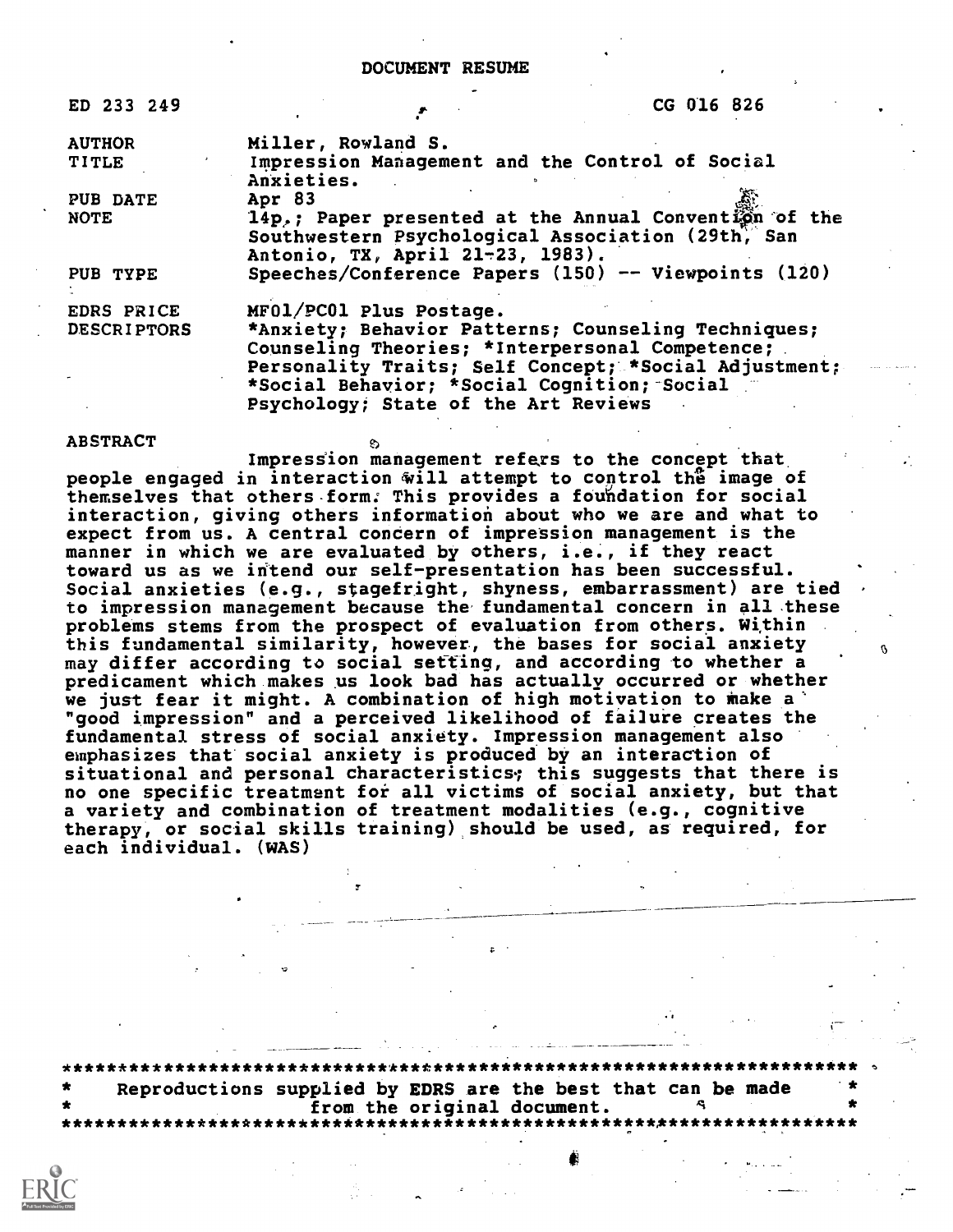$\sim$   $\sim$   $\sim$ PeN  $\mathbf{v}$ IMPRESSION MANAGEMENT AND THE CONTROL OF SOCIAL ANXIETIES LU  $\mathcal{L}_{\mathcal{L},\mathcal{L}}$ Rowland S. Miller Sam Houston State University  $\sigma$  and  $\sigma$ U.S. DEPARTMENT OF EDUCATION "PERMISSION TO REPRODUCE THIS NATIONAL INSTITUTE OF EDUCATION MATERIAL HAS BEEN GRANTED BY EDUCATIONAL RESOURCES INFORMATION **CENTER (ERICI** , This document has been reproduced as received from the person or organization ™<del>or</del>iginating it.<br>❤ Minor`changes have been made to improve reproduction quality. CG 016826 TO THE EDUCATIONAL RESOURCES<br>• Points of view or opinions stated in this docu-<br>• Points of view or opinions stated in this document do not necessarily represent official NIE<br>position or policy.  $\bullet$  position or policy. 4) Paper presented at the Annual Convention of the Southwestern Psychological Association, San Antonio, TX, April 14-16, 1983.

2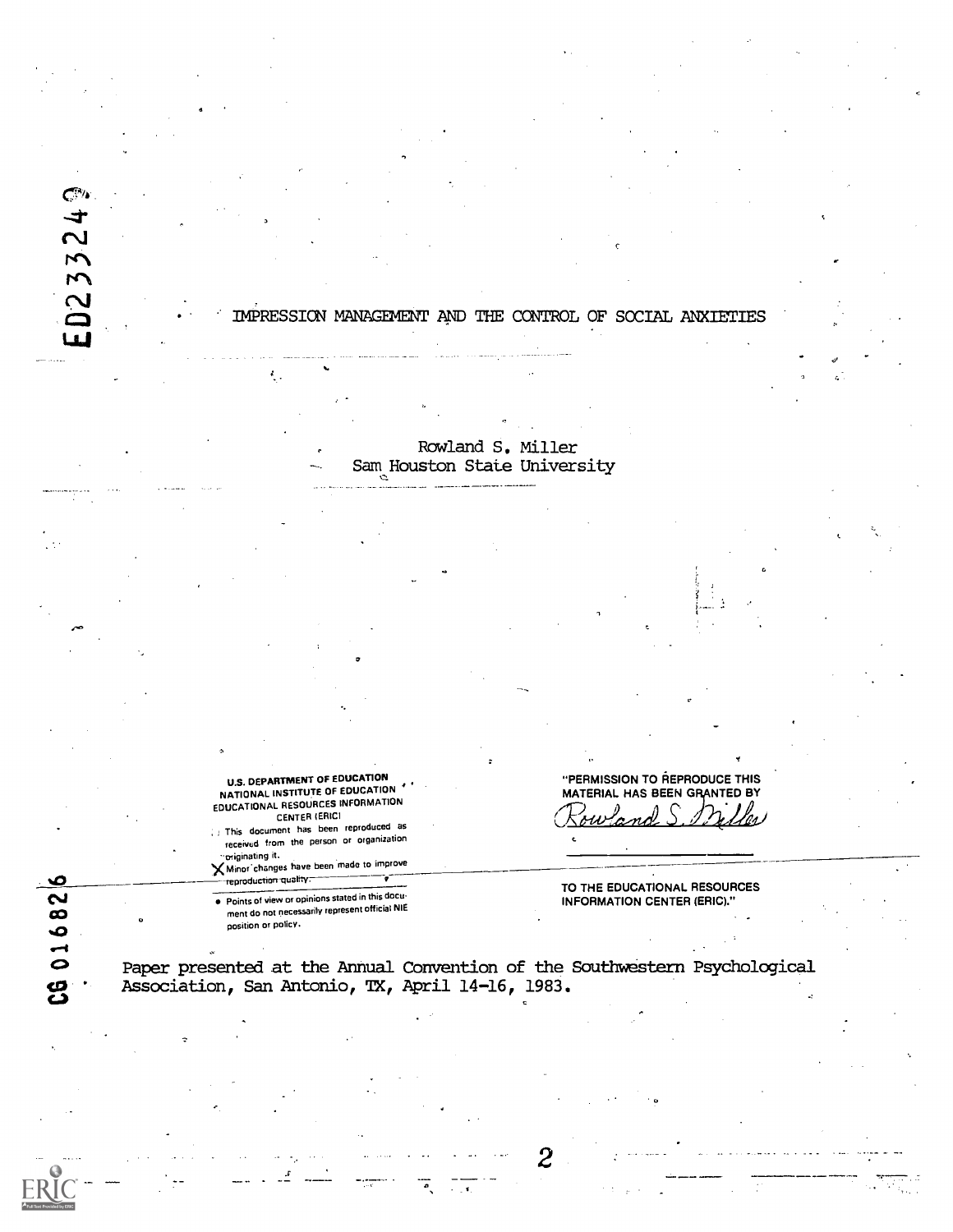Impression Management and the Control of Social Anxieties

Let me first acknowledge the influence of two of my friends on the remarks I'll make in this paper; Barry Schlenker of the University of Florida and Mark Leary, currently at Denison University have convinced me of the usefulness of an impression management approach to social anxiety, and I'll be reporting some of their ideas to you today (cf. Leary, 1982; Schlenker & Leary, 1982). However, if yoti disagree with any of my comments, you'll probably be questioning my own elaborations and generalizations, not their basic approach itself.

Having said that, let me try to convince you as I have been convinced. "Impression management" refers to a social psychological perspective which emphasizes the premise that, whenever we engage in interaction with others,. we have a stake in attempting to control the images of us that others form. Imoression management is a label for our efforts to present to others a consistent portrait of our abilities, attitudes, and attributes that will determine how others judge us, evaluate us, and behave towards us. In most cases this means that we will try to manage an image for others that is socially desirable, so as to gain their approval, acceptance, and esteem. Now, I must emphasize that impression management does not ordinarily involve dissimulation, misrepresentation, or the fraudulent effort to appear to others as things that we are not. On occasion we stretch the truth a little. But as a matter of daily life, impression management means that we try to portray the things that we are, that is, normal, stable, reasonably well-adjusted people with particular competencies and a few foibles. It gives us a foundation for social interaction, providing others with information about who we are and an idea of what to expect from us.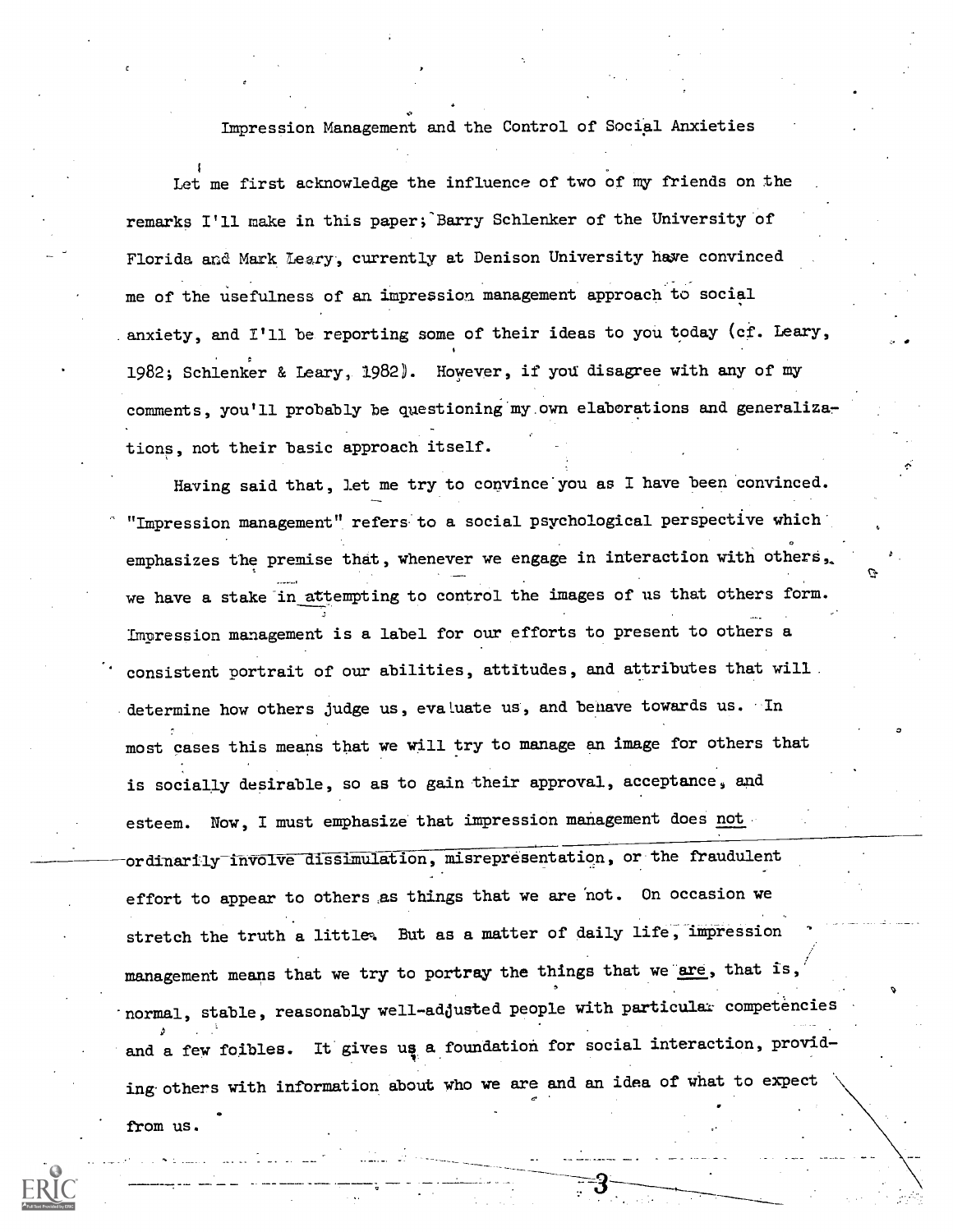Let me give you an example. A week-and-a-half ago, I found myself a in the University of Houston bookstore on the afternoon before Houston played North Carolina State for the NCAA basketball championship. The place was a madhouse. The store was jammed with people, and all of them seemed in a frenzy to get their own "Thi Slamma Jama" t-shirts, buttons, and decals. Anything with the University insignia on it was selling at a rapid pace, and I'd guess that these items were more than mere souvenirs: In many cases, I'd wager that the customers felt that the time was right for them to publicly display their affiliation with, as well-as their allegiance toward, the University. On that afternoon, when the entire city looked upon the Houston campus with fondness, it was timely for any- . one remotely associated with the University to quietly note, "I belong; I'm part of U.H., too." The customers were basking in the reflected glory of the basketball team, increasing their association with a valued entity, and thereby indirectly enhancing their own public images (cf. Cialdini & Richardson, 1980). I'd bet, too, that the next day, after Houston lost the championship game, that the number of people wearing U.H. t-shirts around town was greatly reduced. In part, that's impression management.

 $\mathfrak{o}$  and  $\mathfrak{o}$  and  $\mathfrak{o}$  and  $\mathfrak{o}$  and  $\mathfrak{o}$  and  $\mathfrak{o}$  and  $\mathfrak{o}$  and  $\mathfrak{o}$  and  $\mathfrak{o}$  and  $\mathfrak{o}$  and  $\mathfrak{o}$  and  $\mathfrak{o}$  and  $\mathfrak{o}$  and  $\mathfrak{o}$  and  $\mathfrak{o}$  and  $\mathfrak{o}$  and  $\mathfrak{o}$  and

One more example to elaborate the concept of impression management: we all know what it feels like to be embarrassed. It's an uncomfortable state of mortification, awkwardness, abashment, and chagrin. But when do we experience embarrassment? It occurs whenever we have failed to adequately manage our impressions, that is, whenever unexpected information about us has become known to our audience and threatens to disrupt or endanger whatever stable, favorable image of us they possess. Thus, another way of illustrating the importance of impression management is to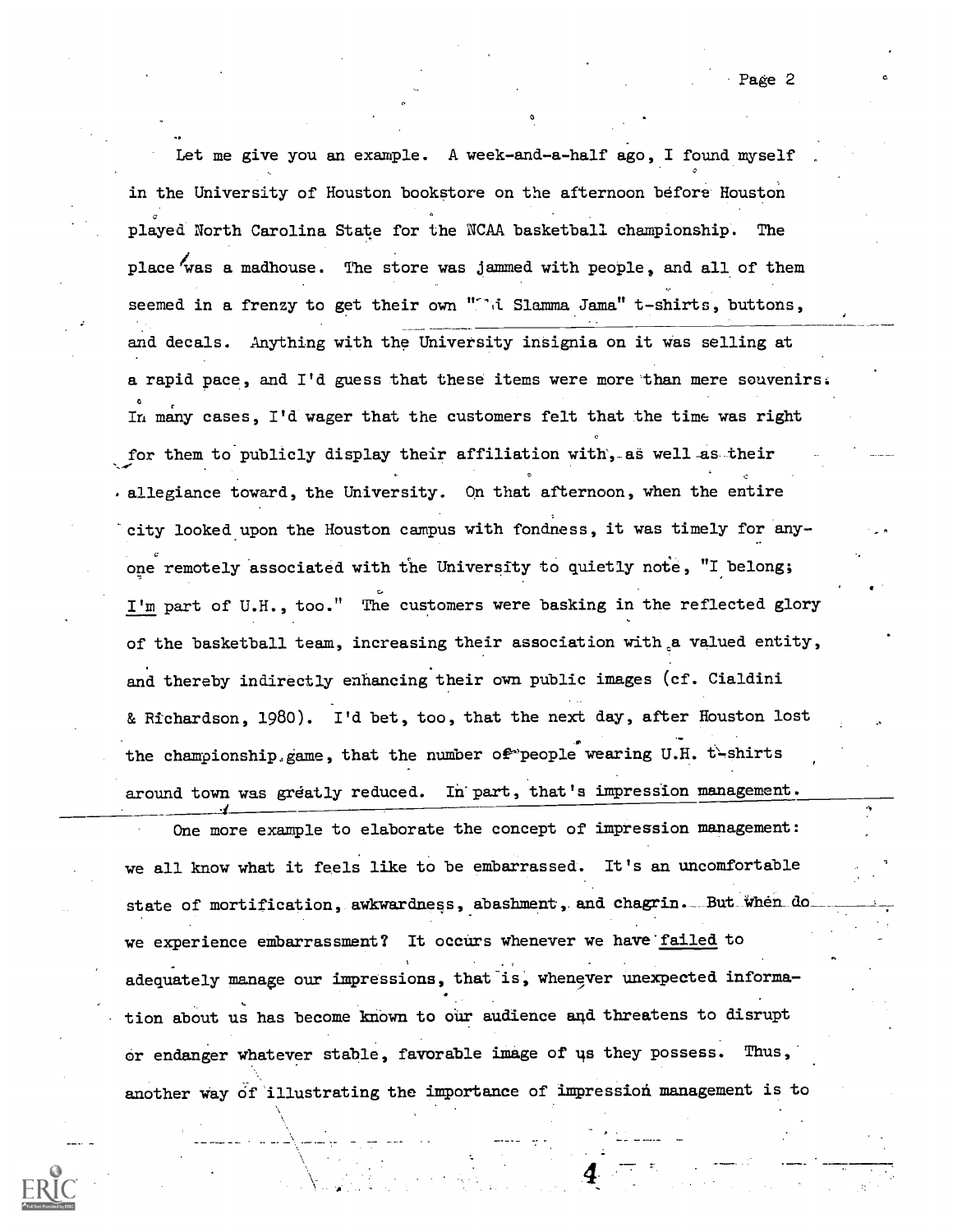$\bullet$  4.4  $\bullet$  4.4  $\bullet$ Please note that a central concern of impression management is the manner in which we are being evaluated by others.  $\Theta$  judgments of us that others form are the criterion by which the success of our impression-managing efforts is measured. If others react toward us as we intend, then our self-presentation has been a success; if not, then we have been unsuccessful.

It is this emphasis on the evaluative reactions of others that ties impression management so closely to the study of social anxieties. What are social anxieties? Social anxiety is any anxiety resulting from either the prospect or presence of interpersonal evaluation in real or imagined social situations. That's a broad definition, but it serves to encompass related phenomena which have been regarded for too long as conceptually distinct. A person who appears on stage before an audience may have "stage fright". A young male who is apprehensive about dating may have "heterosocial anxiety". Those who feel awkward talking to strangers are "shy". Some people can't bear to give speeches and suffer "spgech anxiety". Split our pants in public and We feel "embarrassed." Researchers have generally focused on these as specific, unique problems, but in each case the fundamental concern is generated by the prospect of evaluation from others. Although the situations in which they occur may vary, all of these social anxieties are grounded in the concern that one may be unable to adequately manage one's impression so as to procure a favorable evaluation from one's audience. In every case, we fear we won't be accepted by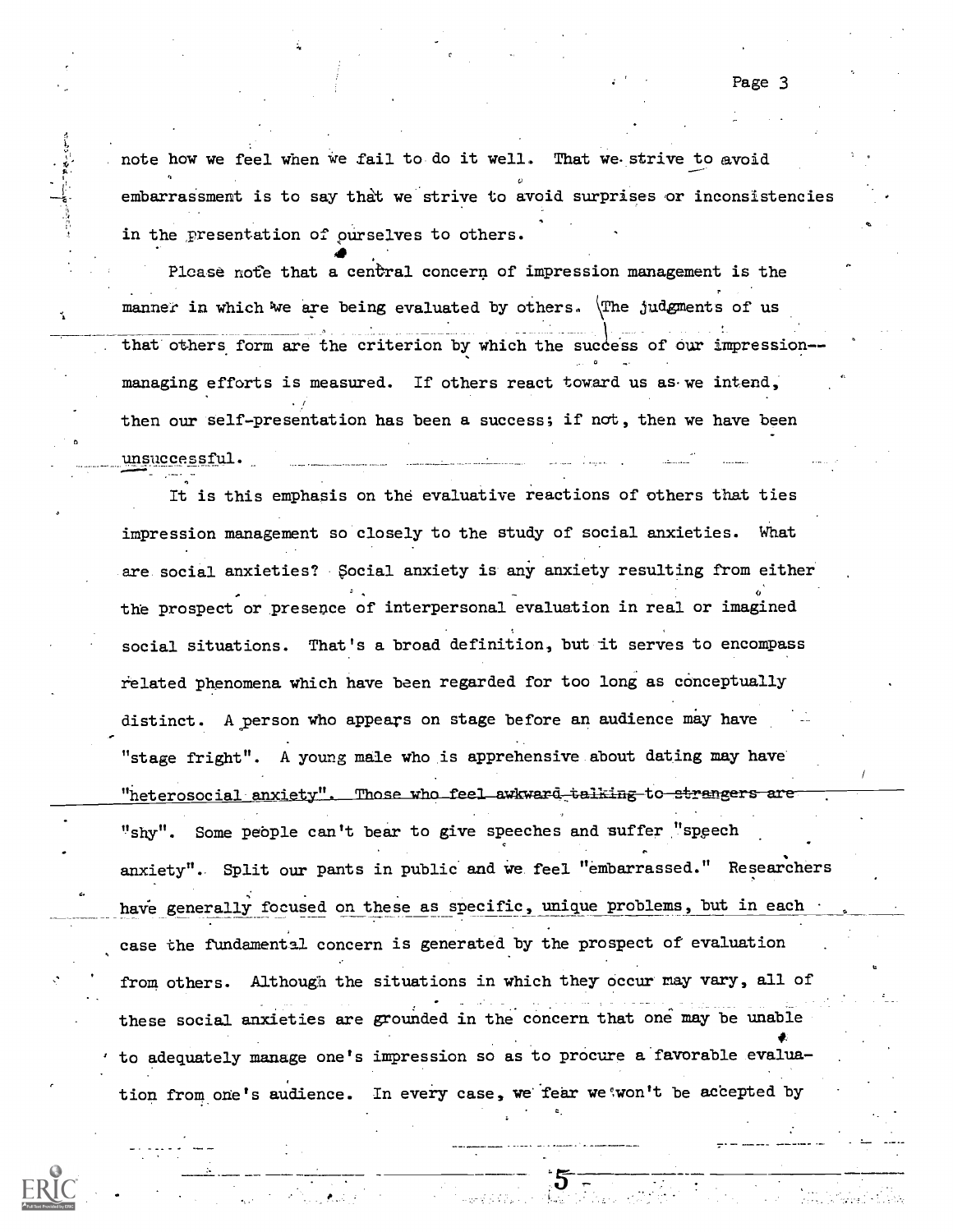Page<sup>.</sup> 4

those looking'on.

So, the first application of impression management to the study of social anxieties is the recognition that a wide array of interpersonal problems may all be based on the same psychological phenomenon. Then, with the understanding that social anxieties share a fundamental similarity we can more cogently determine how they may differ. First, the nature of the situation: social settings differ with regard to whether or not our actions are contingent upon the behavior of others who are present. In contingent-interactions, the things we do and say are greatly influenced by the prior actions of others; these are encounters in which we are truly inter-acting with someone else, and our expectations and strategies of how to behave must be continually updated and revised. Making conversation on one's first date is a prototypical--and often painful--example. By contrast, in noncontingent interactions, our behavior is largely  $\mu$ unaffected by how others are acting, and, indeed, our part may have been planned well in advance. For the most part, delivering this paper is, for me, a noncontingent interaction with you. The distinction between these two types of settings is meaningful because they require slightly different self-presentational skills; those who feel at ease spontaneously interacting in a casual conversation may feel less poised in a structured, formal\_role before a\_large\_number of people.

We can also distinguish between situations in which something that makes us look bad has already occurred, and those in which we fear it might. Social anxiety may arise from an- actual predicament, as in embarrassment, or merely from our belief that something may go wrong, as in shyness. Thus, we can ask whether the anxiety was the result of a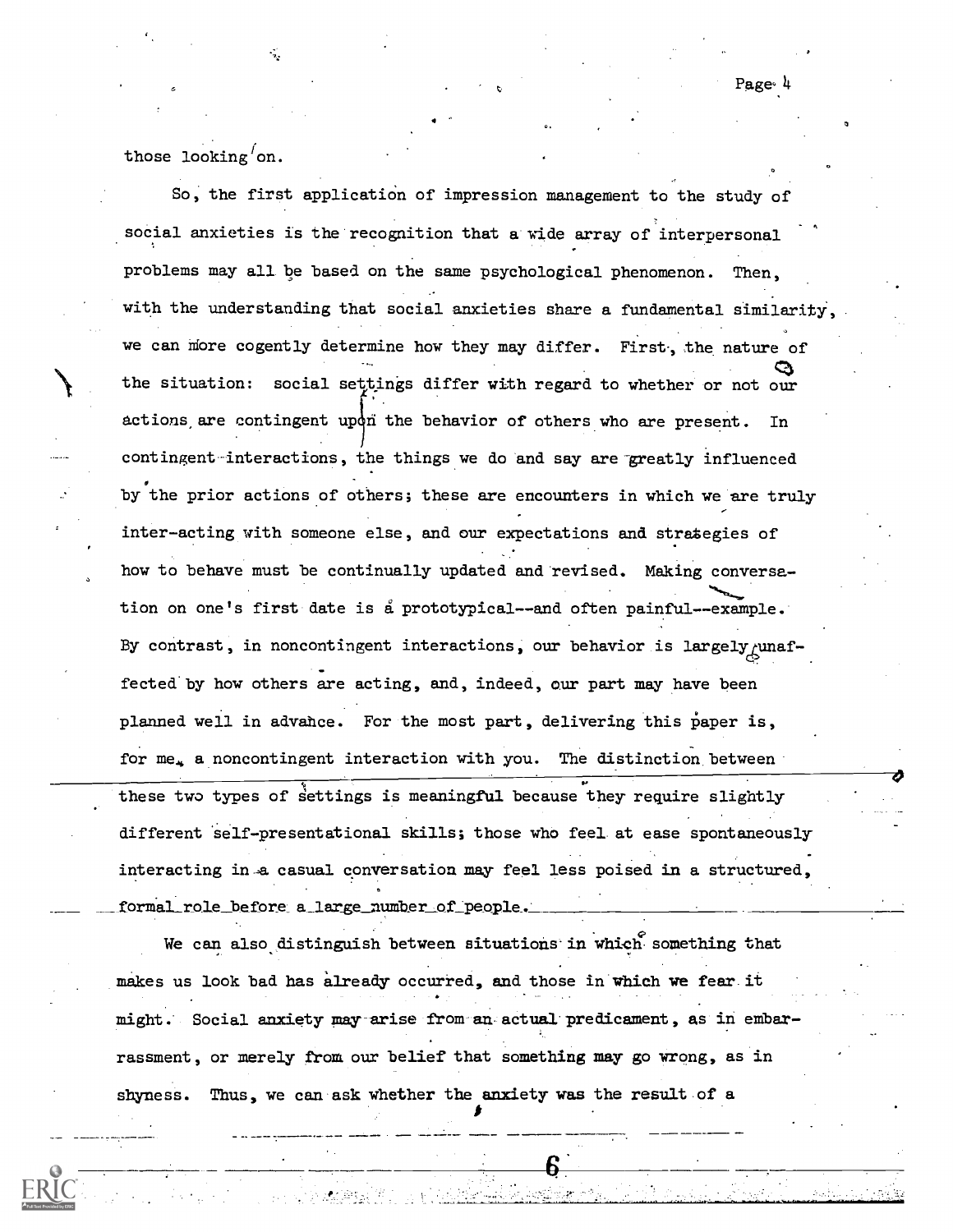$\mathfrak{S}$  and  $\mathfrak{S}$ 

particular event, and together, the two dimensions we've discussed provide a meaningful classification of various social anxieties (Table.l). I think a scheme like this accomplishes two valuable objectives; first, it clarifies how these problems can differ,'and allows for situational variation that may influence how victims respond to them, but second, it emphasizes that these problems are really more similar than they are different, all bging grounded in a concern for one's evaluation by others.

At this point we should briefly consider other theoretical approaches to social anxiety. A classical conditioning approach assumes that social settings cause anxiety when they have been associated with aversive con-, sequences in the past. Practitioners following this approach may choose to employ systematic desensitization to allow clients to face social situa- . tions more calmly (cf. Kanter & Goldfried, 1979). An alternative approach, the skills deficit model, suggests that people experience social anxiety when they do not possess adequate social skills, and hence, constantly mismanage their interactions. Practitioners endorsing this model would likely choose to teach clients new skills (cf. Bellack & Hersen, 1979).

A third approach assumes that social anxiety need not result from an actual skill deficit; the individual's belief that s/he is inadequate is a sufficient cause. This cognitive self-evaluation model suggests that faulty cognition causes anxiety, and points to rational restructuring as an effective therapy (cf. Kanter & Goldfried, 1979.). Finally, an individual difference or trait approach suggests that there may be enduring personality types that are predisposed to suffer social anxiety; this model seeks to identify those people at particular risk.

Each of these traditional approaches offers an important perspective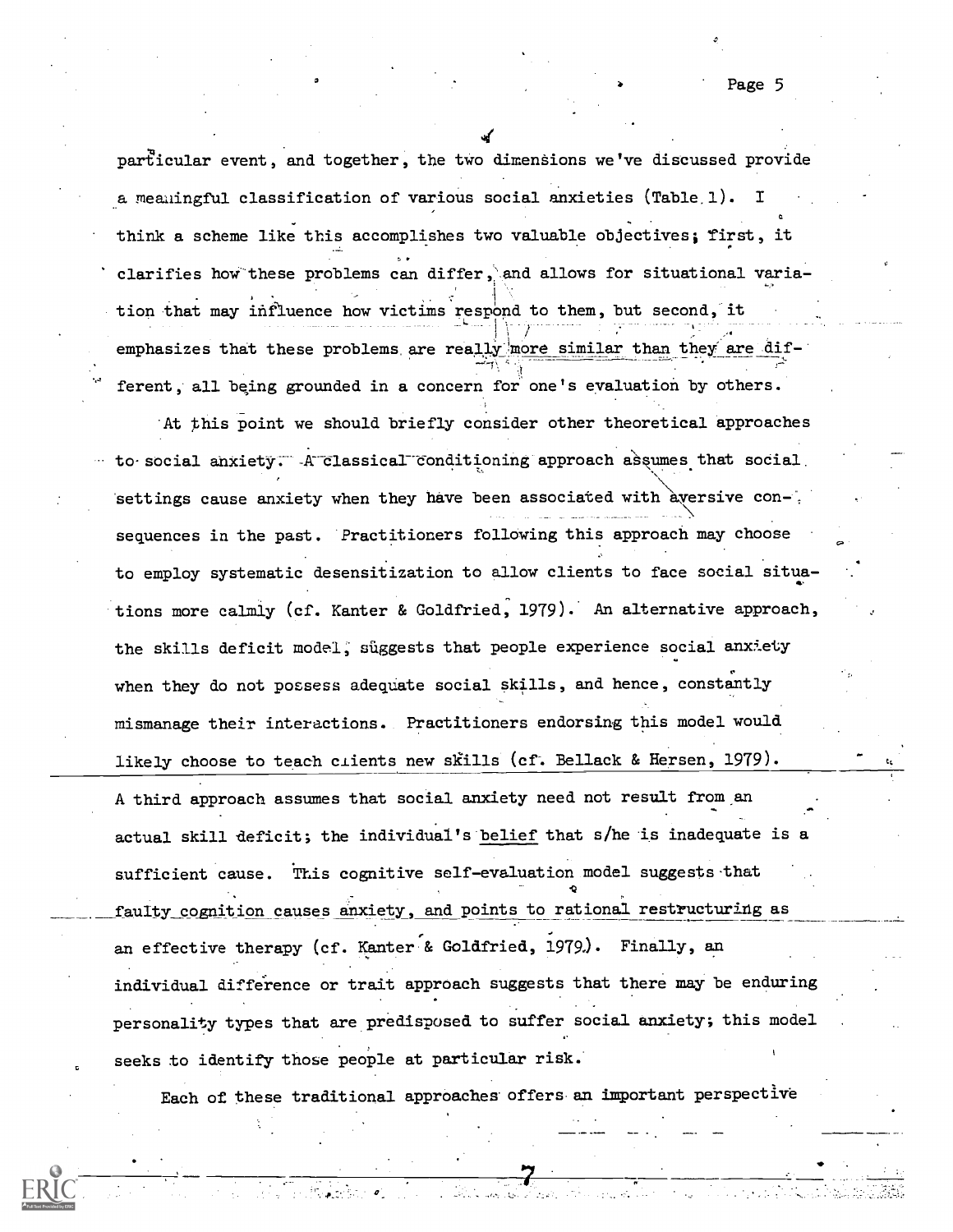on the experience of social anxiety and each of them has attracted its'fair share of adherents and advocates. .But.one gets the feeling that each of  $\sigma$ them explains only a portion of what we need to know, that each one leaves  $\mathfrak{o}$  and  $\mathfrak{o}$  and  $\mathfrak{o}$  and  $\mathfrak{o}$  and  $\mathfrak{o}$  and  $\mathfrak{o}$  and  $\mathfrak{o}$  and  $\mathfrak{o}$  and  $\mathfrak{o}$  and  $\mathfrak{o}$  and  $\mathfrak{o}$  and  $\mathfrak{o}$  and  $\mathfrak{o}$  and  $\mathfrak{o}$  and  $\mathfrak{o}$  and  $\mathfrak{o}$  and  $\mathfrak{o}$  and something important out. I believe that an impression management approach offers a more comprehensive, parsimonious explanation of social anxiety and provides a needed basis for integrating the diverse contributions of the other models. We've seen that a concern for the images of us that others hold underlies both the nature of.impression management and the experience of' social anxiety. The impression management approach builds on this foundation and suggests that people experience social anxiety when a.) they are motivated to'make particular impressions on others, they care about generating a particular reaction from them, but b.) doubt that they: will be able to do'so. It is the combination of these two factors, high motivation and the perceived, likelihood of failure, that create the damaging and dysfunctional distress of social anxiety.

Indeed, these two factors will always affect the mood with which we 0 interact with others. If our motivation to impress another is low, we'll be indifferent to him, relatively-disinterested and disengaged. If we're absolutely certain of a favorable reaction from the other, we'll be complacent. If our motivation is high and our expectations moderate, we'll be challenged. But if our motivation is high and our expectation low, we'll be anxious.

As an example, consider a young man pursued at a party by an unappealing woman in whom he is not interested. As he makes pleasant conversation with her, he is barely aware of what she must think of him because, indeed, he. hardly cares. He is totally at ease and even a little nonresponsive and if she compliments him, he is mostly indifferent. Obviously, his concern for his presentation of self is negligible. But then into the room walks another.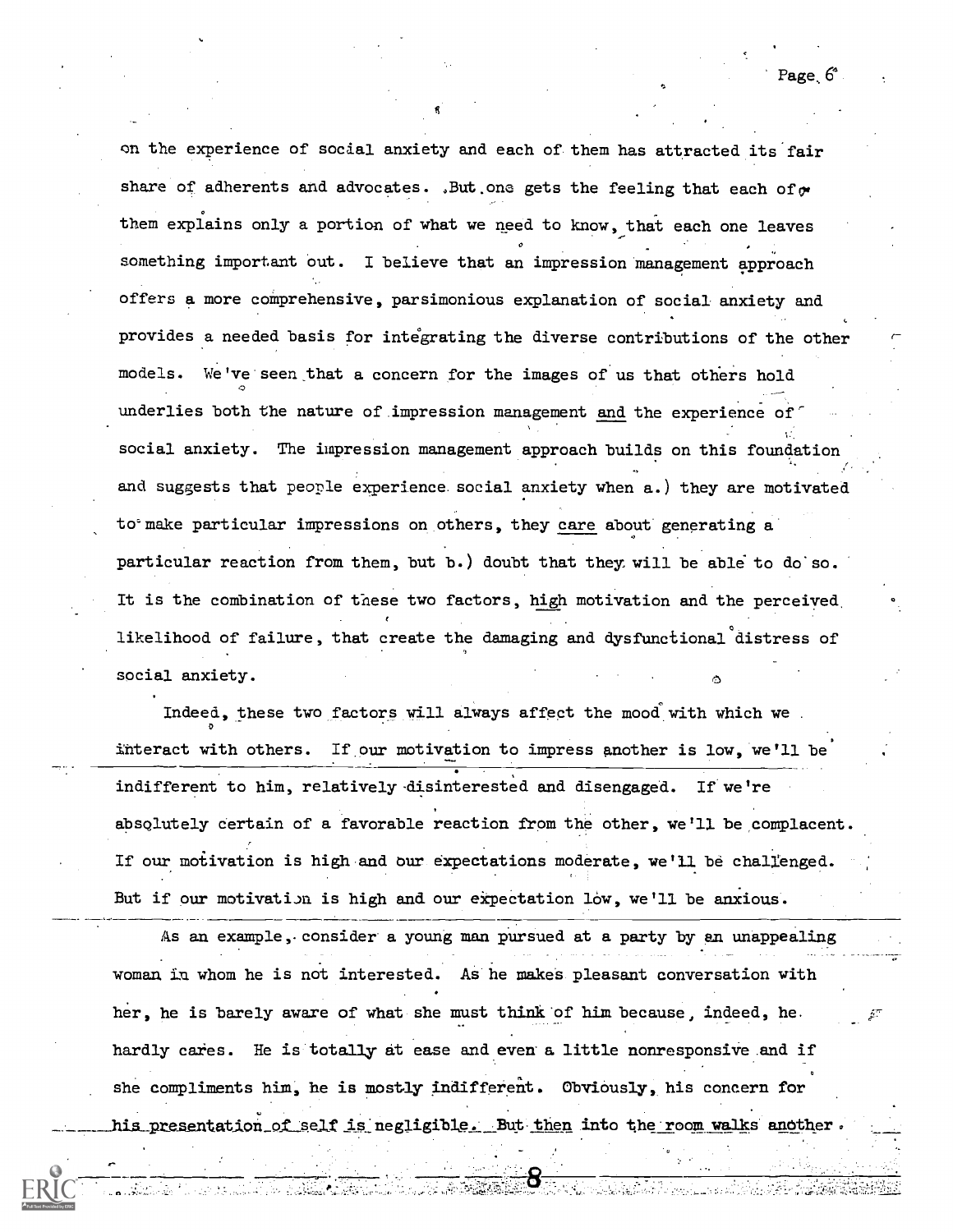woman he's had his eye on, and his pulse quickens. He thinks, "I'hoped she'd be here" and as he edges over to her he"wonders how he looks, how he smells, and what he should say. When he introduces himself, he's alert to every nonverbal nuance, and all his attention is focused on their exchange. He searches for common interests, and ponders how best to mention his recent symposium at SWPA without seeming immodest. He smiles his friendliest smile, but when she says," you know, you have a big plug of broccoli stuck between your teeth," he can't think of another competent thing to say. 'He sheepishly retreats, mentally crossing her off his list because he won't be bold enough to approach her again. Though he would like to make a positive impression on her, he can't conceive of how to do it now. Take that example and turn up the thermostat a little bit and you've got social anxiety;

Another important aspect of this example is that we see a person who is comfortable in his interaction with one person become relatively anxious in his meeting with somebody else. One of the clear advantages of the impression management perspective over other approaches to social anxiety is its insistence that it is an interaction of situational and personal characteristics that produces social anxiety. Concern for one's image is an interpersonal problem, so the nature of the situation and the particular audience one faces should interact with one's own dispositional makeup to affect social-distress. Indeed, that seems to happen, and people who experience social anxiety in one situation may not feel distress before a different audience (cf. Galassi & Galassi, 1979). No other approach to social anxiety acknowledges the interaction of person and situation as explicitly as does impression management.

According to this model, factors that increase a person's desire to convey a particular impression and/or lead her to believe that she will be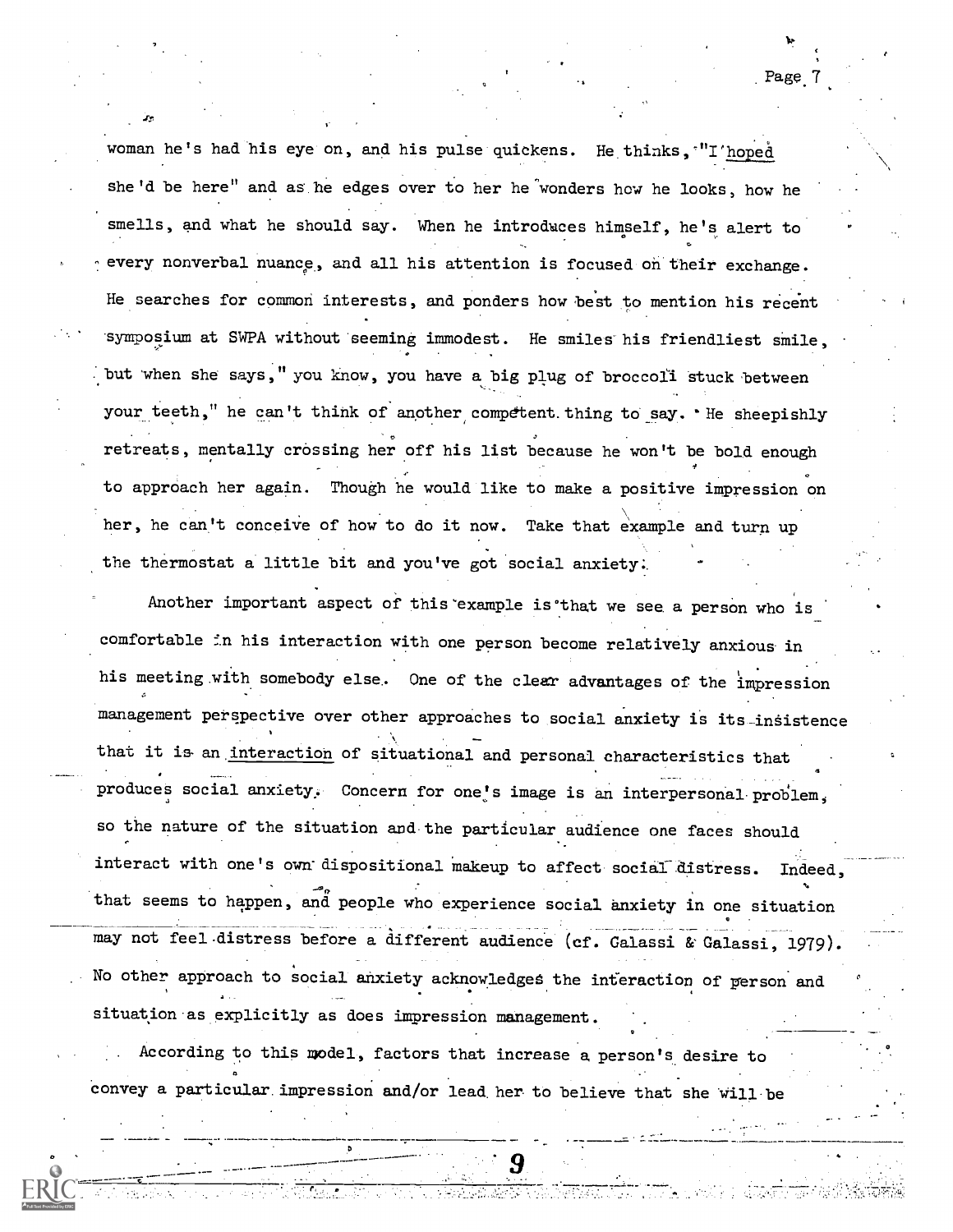unable to succeed will tend to increase social anxiety. Thus, one would expect that important, attractive, powerful, large audiences; the importance and centrality of the image being presented; and personality variables like public -self-consciousness, need for approval, and fear of negative evaluation should affect one's motivation to impress others and, therefore, increase social anxiety. The research literature shows they do (Schlenker & Leary, 1982). Similarly, one should find that critical audiences; novel and unstructured situations; unexpected events; and personal factors like perceived skill deficits and low self-esteem decrease one's confidence in a successful selfpresentation and also increase social anxiety. Again, one finds they do Schlenker & Leary, 1982). So, the impression management perspective fits the available evidence, and by encompassing both person and situation, it surpasses any other model.

. We are at last at a point where we can consider the application of the impression management perspective to the treatment and control of social anxieties. Herein lies another advantage of the impression management approach; it suggests that although social anxiety will always be grounded in a concern for how one is appearing to others, the precipitating factors will not<sub>i</sub>be the same for all individuals. In short, it suggests that there is no one treatment that will be best for all victims of social anxiety.

Indeed, recent clinical investigations provide evidence that that is probably true. Curran and his colleagues (Curran, Wallander, & Fischetti, 1980) have recently distinguished two.types of men suffering heterosexual dating anxiety--those with adequate social skills who misperceive and underestimate their own skill levels, and those who correctly realize'that their skill levels are very poor. Similarly, Pilkonis (1977) has cited differences

10

Page 8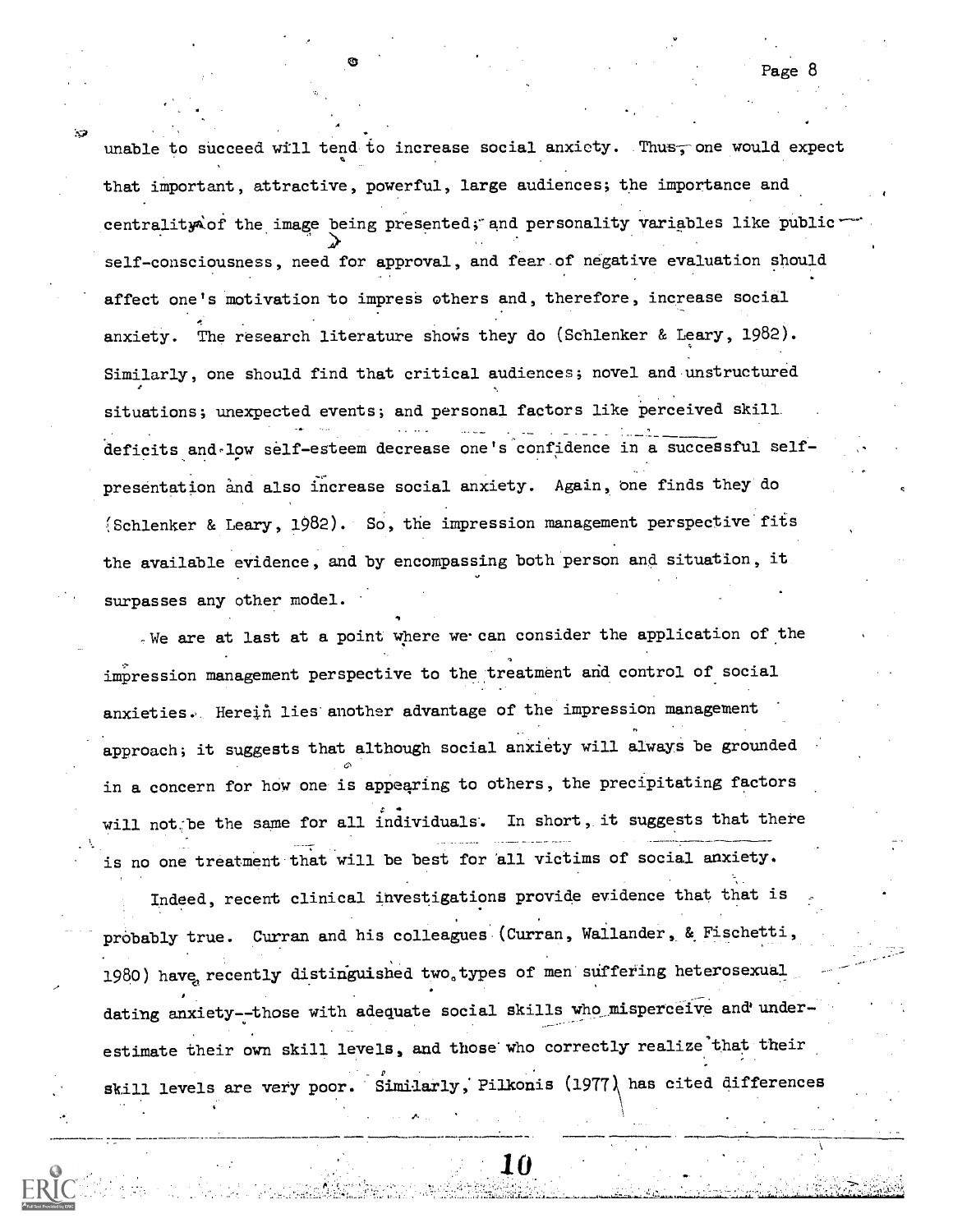between publicly and privately shy individuals; those who are publicly shy are concerned with their behavioral difficulty in managing their interactions, while those who are privately shy appear to do fine but quietly doubt themselves Such distinctions have lede Galassi and Galassi (1979) to argue that "the search for the single best treatment package seems misdirected" (p. 178); for them, the issue is "which treatments are most effective for which problems and for which clients"  $(p. 178)$ .

The impression management approach allows for this diversity. From this perspective, the question is, why does the person doubt that his/her selfpresentation will be successful? There are several possibilities. One client may accurately recognize that his social skills are deficient; he has difficulty managing social interactions and he knows it. In this case, it seems unlikely that any cognitive rational restructuring would be indicated. Instead, a straightforward attempt to teach the person useful skills would likely be most helpful.

Other clients may possess reasonably good skills but be reluctant to use them because of an exaggeratedly negative self-evaluation. Though capable, they fear they will fail. Here, rational restructuring is the treatment of choice, leading the person to correctly perceive their existing capabilities. Still other clients may be relatively skillful and reasonably perceptive but entirely oversensitive to the evaluations of others. They may be too dependent upon the good will of everyone they meet or may take to heart the reactions of others to whom they should be indifferent. Other clients may enjoy favorable reactions from others but be plagued by unrealistically high personal standards which doom. them to disappointment. In either of these cases, an attempt to change the irrational belief system which supports the

11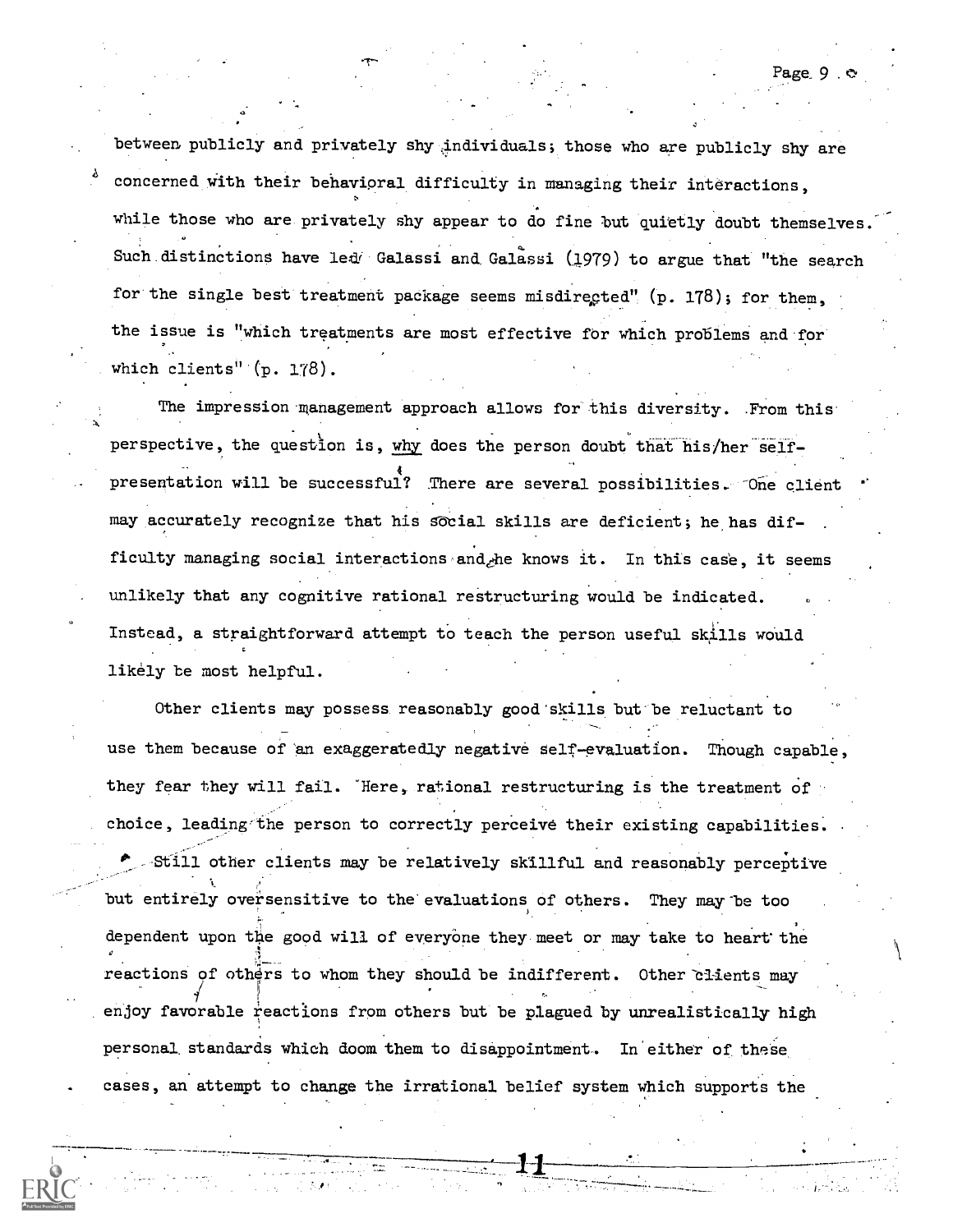Page 10

٠

 $\mathbf{v} = \mathbf{v}$ 

 $\mathbf{v}$ 

social anxiety is indicated

Finally, clients may fear for their success because of uncertainty with regard to how they should behave. They may have an adequate repertoire of social skills and be confident in their use, but lack the sensitivity that might allow them to quickly judge the norms and expectations of an audience  $\cdot$ which should guide their behavior. A training program in sensitivity toward social cues might be efficacious here.

Thus, an impression management approach considers a broader array of possible antecedents of social anxiety than any other model, but importantly, is not incompatible with any other approach. Instead, by focusing our attention on the concern for one's self-image that creates social anxiety, the  $\sim$   $\sim$   $\sim$ impression management perspective provides an integrative base for combining. The state all that we know about the problem. It links together as a single psychological phenomenon several experiences that researchers have traditionally treated as separate problems. It emphasizes both personal and situational factors that contribute to our social woes. And finally, it stresses that ,, 0 selection of a therapy should be geared to the precise self-presentational problem-that troublesa particular client, and that there is no one therapy that is always the treatment of choice. To the extent, that such a perspective helps us to more easily benefit others, I daresay it's worthy of note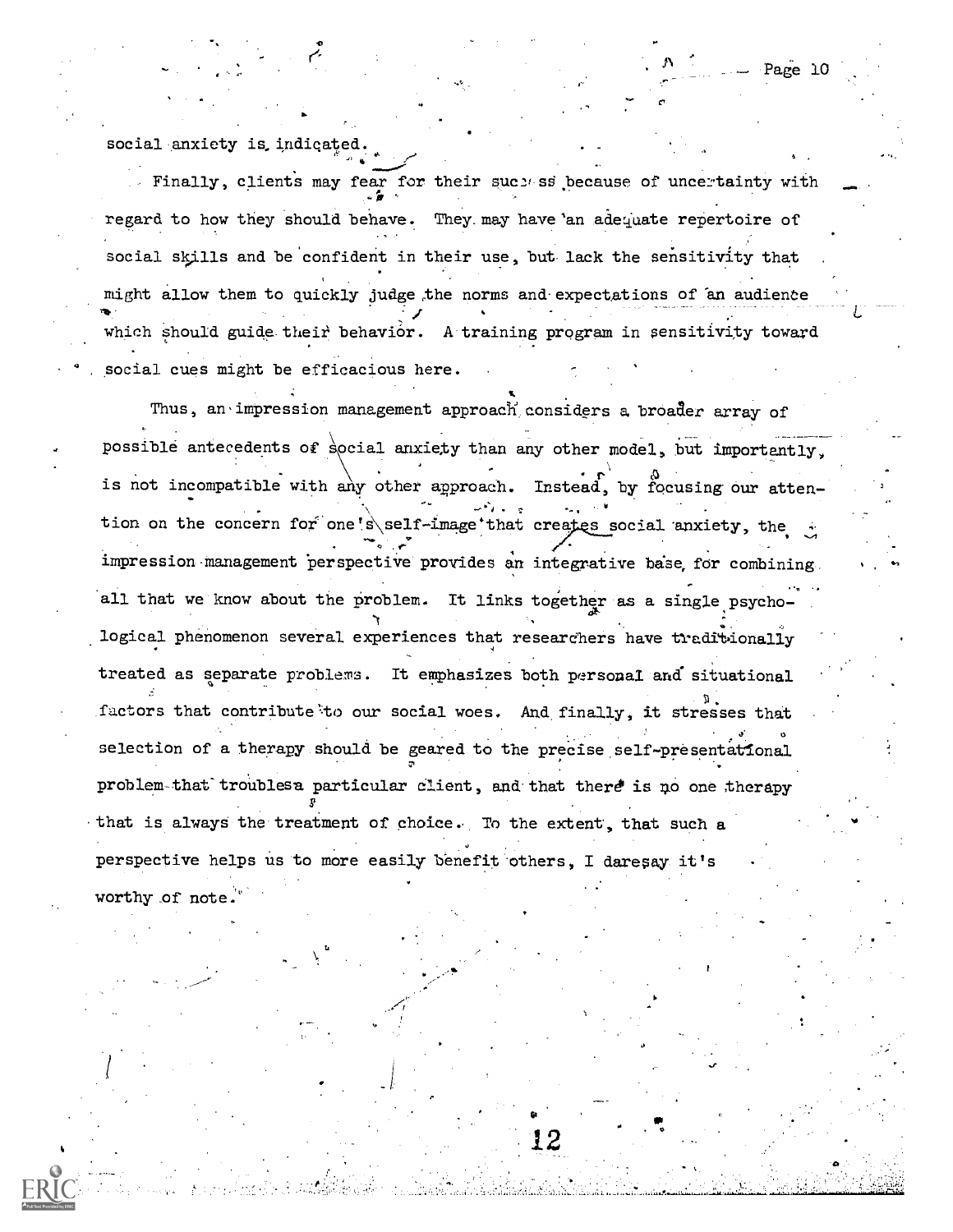#### REFERENCES

- Bellack, A. S., & Hersen, M. Research and practice in social skills training. New York: Plenum, 1979.
- Cialdini, R. B., & Richardson, K. D. Two indirect tactics of image management: Basking and blasting. Journal of Personality and'Social Psychology, 1980, 39, 406-415.
- Curran, J. P., Wallander, J. L., & Fischetti, M. \The importance of behavioral  $\ell$ and cognitive factors in heterosexual-social\amxiety. Journal of Person ality,  $1980, 48, 285 - 292$ .
- Galassi, J. P., & Galassi, M. D. Modification of social skills deficits. In A. S. Bellack & M. Hersen (Eds.), Research and practice in social skills training. New York: Plenum, 1979.
- Kanter, N. J., & Goldfried, M. B. Relative effectiveness of rational restrueturing and self-control desensitization in the reduction of interpersonal anxiety. Behavior Therapy, 1979, 10, 472-490.
- Leary, M. R. Social anxiety. In L. Wheelen (Ed.), Review of personality and Social.psychology (Vol. 3). Beverly Hills, Calif: 'Sage, 1982.
- Pilkonis, P. A. The behavioral consequences of shyness. Journal of Personality, 1977, 45, 596-611.

13

Schlenker, B. R., & Leary, M. R. Social anxiety and self-presentation: A conceptualization and model. Psychological Bulletin, 1982, 92, 641-669.

. က

\_

r.